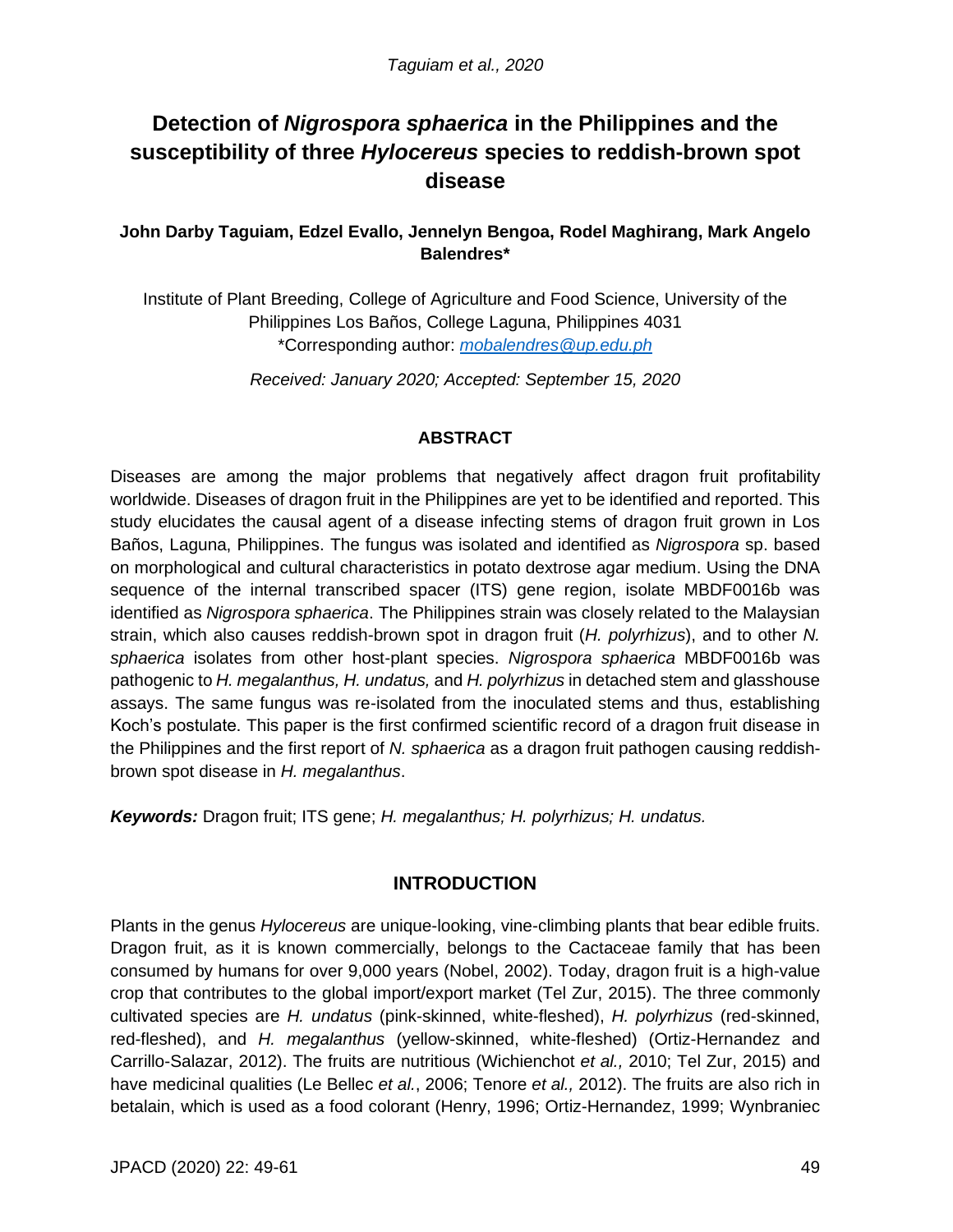*et al.*, 2007), and are sources of income to growers (Balendres and Bengoa, 2019). It was first commercially grown in Vietnam but is now widely grown in Israel (Nerd *et al.,* 2002; Tel Zur, 2015) and in other Southeast Asian countries, with high demands from the food industry in the USA and Europe (Nerd *et al.,* 2002; Balendres and Bengoa, 2019). Production of dragon fruits has increased since the 1970s due to the expansion of the area (Tel Zur, 2015). Dragon fruit production, however, is not immune to pre- and post-harvest issues like short storage life, the non-stable supply of fruits (Mizrahi and Nerd, 1999; Nerd *et al.*, 2002), and the occurrence of destructive diseases (Balendres and Bengoa, 2019).

Twenty-six pathogens cause various diseases in dragon fruit (Balendres and Bengoa, 2019). The most destructive are anthracnose (Masyahit *et al.,* 2013; Meetum *et al.,* 2015), stem canker (Chuang *et al.,* 2012), and viral disease (Guo *et al.,* 2014). Diseases occur in many dragon fruit growing areas, particularly in the Southeast Asian region (Thailand, Malaysia, Vietnam, Taiwan). All three cultivated species are susceptible to many of these diseases (Balendres and Bengoa, 2019). Of note, however, among the dragon fruit growing regions in Southeast Asia, there are no scientific reports of dragon fruit diseases in the Philippines. There are anecdotal claims of stem canker and anthracnose, but they are yet to be confirmed. The lack of information on dragon fruit disease in the country may result in significant yield loss when an outbreak of disease occurs since appropriate disease control measures are yet to be elucidated. In the Philippines, the dragon fruit industry is growing, and dragon fruit has become a highly valued cash crop (Eusebio and Alaban, 2018; Rodeo *et al.,* 2018). Dragon fruit is now planted in 450 hectares (2017), more than doubled the production area in 2012 (182 ha) (Philippine Statistics Authority, 2018). Production volume in 2017 reached 1,463 metric tons, grown mainly from in the Ilocos, Cagayan Valley, Calabarzon, Central Luzon, and Central Visayas regions (Eusebio and Alaban, 2018; PSA, 2018). Dragon fruit is now also grown in Davao, Bukidnon, and South Cotabato (Rodeo *et al.,* 2018).

In July 2019, a disease was observed in several dragon fruit plants grown near the experimental station of the Institute of Plant Breeding (IPB), College of Agriculture and Food Science (CAFS), University of the Philippines Los Baños (UPLB), Laguna, Philippines. Diseases are a major concern in dragon fruit production. Since dragon fruit is becoming a high-value crop, attention must be given to these diseases that could negatively affect the yield of the plant and reduce the income of the growers. Knowledge of the etiology of plant disease is the first and critical step in the development, selection, and deployment of effective disease control measures. Thus, this study was aimed at identifying the causal agent of the disease in dragon fruit by using a combined morphological, cultural, pathogenicity, and molecular techniques, and the pathogenicity of the causal agent to three cultivated *Hylocereus* species.

# **MATERIALS AND METHODS**

# **Sample collection and fungal isolation**

Freshly cut stems of dragon fruit showing reddish-brown spots were collected near the IPB, CAFS, UPLB experimental station in Los Baños, Laguna, Philippines (14.1699° N, 121.2441° E, 22 meters above sea level). Diseased-samples were brought to the Plant Pathology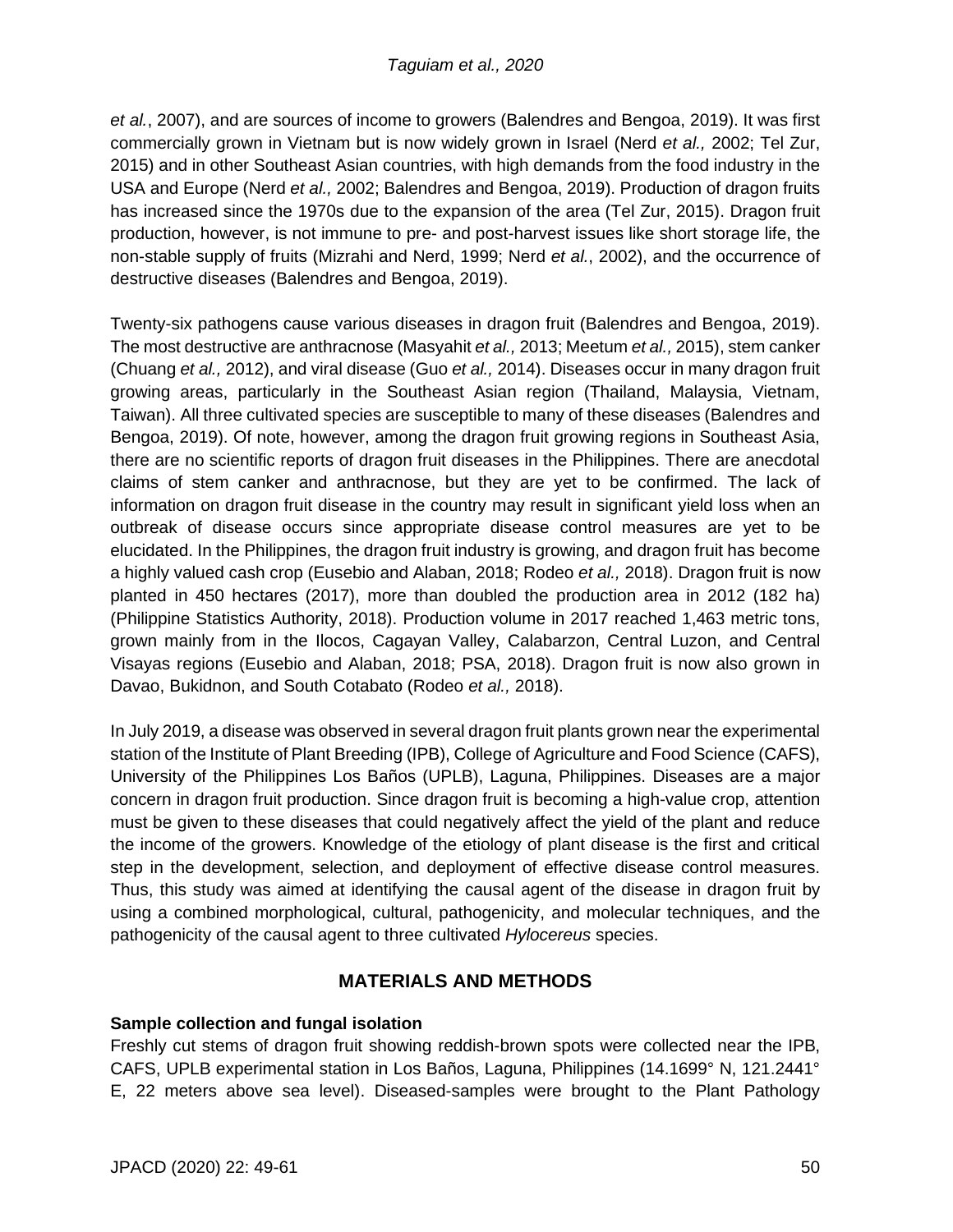Laboratory of IPB. Healthy and infected portions of the plant tissues were cut into small blocks (3 mm<sup>2</sup>). Blocks were then surface sterilized using a 10% sodium hypochlorite (NaOCl) solution (v/v. Zonrox, Philippines) for 1 min and rinsed in sterile distilled water. Plant tissues were then air-dried in sterile tissue paper inside a laminar flow hood and then transferred onto potato dextrose agar (PDA) medium. Plates were stored at room temperature (28-30 °C) for three days (with 14 hours light in 24 hours cycle). Fungus growing in the PDA medium was then purified and further characterized.

## **Morphological and cultural characterization**

Five-mm of the fungal mycelial plug, from a seven-day-old culture, was transferred to a new PDA medium and incubated at the same incubation condition mentioned above. After seven days, mycelial form and color were recorded. Radial growth was measured 3 days after because the fungus was fast-growing and has already reached the edge of the Petri plate on the seventh day. Conidia length was measured from 30 randomly selected conidia of the sevenday-old culture (three replicate plates), under a microscope (Olympus CX22, Japan). Images were analyzed using the ImageJ software (Version 1.51s, Wayne Rasband, National Institutes of Health, USA).

## **PCR assay**

Fungal genomic DNA of isolate MBDF0016b was extracted using a cetyltrimethylammonium bromide (CTAB) extraction procedure (Culling, 1992; Doyle and Doyle, 1987). The fungal genomic DNA was used as a template for the succeeding polymerase chain reaction (PCR) assay to amplify the partial sequence of the internal transcribed spacer (ITS) gene region. The PCR assay was performed in MyCycler™ Thermal Cycler (Bio-Rad, USA) in a 15-μL reaction volume. The reaction mix contained 1x PCR Buffer (Invitrogen), 2.0 mM MgCl<sub>2</sub> (Invitrogen), 0.2 mM dNTPs (Invitrogen), 0.2 μM each of the forward (ITS4, 5'-TCCTCCGCTTATTGATATGC-3') and reverse (ITS5 (5'-GGAAGTAAAAGTCGTAACAAGG-3') primers (White *et al.,* 1990), one U *Taq* DNA Polymerase (Invitrogen), 2 μL of the fungal genomic DNA, and DEPC-water to volume. The thermal cycling conditions were as follows; initial denaturation at 94 °C for five min, followed by 24 cycles of denaturation at 94 °C for 45 s, annealing at 55 °C for 45 s and extension at 72 °C for one min and a final extension at 72 °C for seven min. The PCR product was resolved by gel electrophoresis [1.5% Agarose (Vivantis) 0.5X Tris-Acetate-EDTA buffer containing 2 μL GelRed solution (Biotium) (PowerPac™ and Sub-Cell GT, (Bio-Rad Laboratories)]. The PCR product was sent to Apical Scientific Sdn. Bhd. (Malaysia) for DNA sequencing.

# **Molecular characterization and phylogenetic analysis**

A consensus DNA sequence was derived from the forward and reverse sequences using the sequence editing software Geneious. An analysis using the BLASTN program (Zhang and Madden, 1997) was performed using the consensus sequence to determine the closest fungal genera of the isolate based on the highest percent similarity, e-value, and highest query cover. Afterward, the verified authentic DNA sequences of the partial sequence of the ITS gene region of 16 *Nigrospora* species (Table 1), according to Wang *et al.* (2017), were used for comparison with the sequence of the MBDF0016b isolate. After identifying the closest *Nigrospora* species,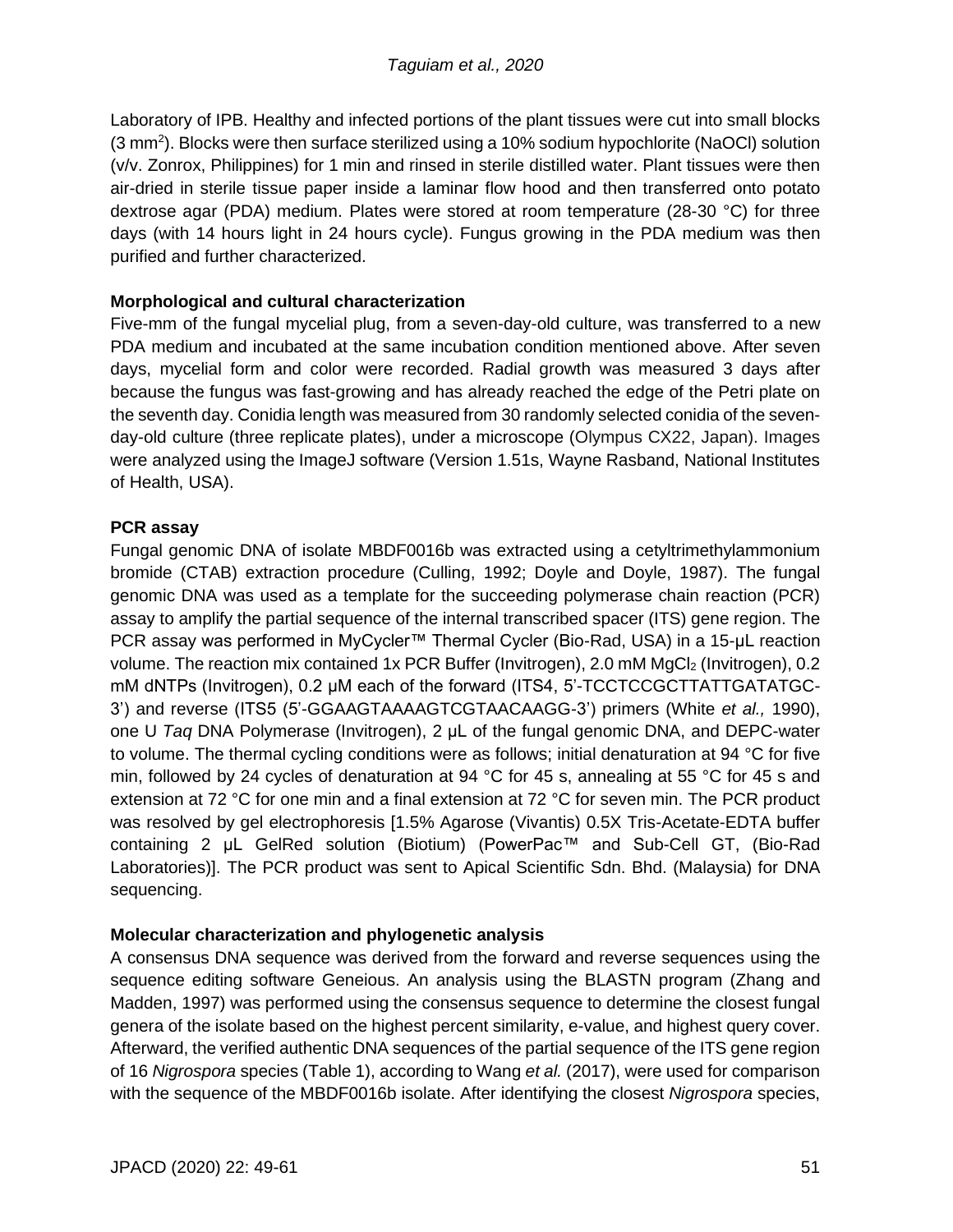the DNA sequence of isolate MBDF0016b was further compared with the DNA sequences of other 10 *N. sphaerica* isolates (Table 2) available in the GenBank. In all analysis, *Arthrinium malaysianum* (CBS 102053) was used as the outgroup (Grous and Groenewald, 2013). Sequences were aligned using CLUSTALW, and the phylogenetic trees were inferred using the Maximum Likelihood method based on the Tamura-Nei model (Tamura and Nei, 1993). The heuristic search was obtained automatically by applying the Maximum Parsimony method, and branch support of the trees was assessed by bootstrapping with 1000 replicates (Felsenstein, 1985). Analyses were conducted in MEGA7 software (Kumar *et al.,* 2016).

## **Pathogenicity test**

A detached stem assay was performed to establish pathogenicity and Koch postulates. Tests were performed in healthy 20-cm long stems of *H. undatus, H. polyrhizus,* and *H. megalanthus*, which were obtained from the IPB Field Germplasm. Fifteen (15) μL of the spore suspension  $(10^6$  spores mL $^{-1}$ ) of a seven-day-old fungal culture was inoculated in wounded (pin-pricked) and unwounded sites of the surfaced-sterilized (by NaOCl) stems. Three replicate stems were inoculated. Each stem had three inoculated sites. Thus, a total of nine technical replicates. Plants inoculated with water served as a negative control check. Stems were placed in covered containers overlaid with a wet tissue to promote high humidity, and containers were kept at room temperature. Symptom development was recorded at seven and 14-days post-inoculation (dpi).

*In vivo* pathogenicity test was also performed in the glasshouse on three-week-old rooted cuttings of *H. undatus* and *H. polyrhizus* plants grown in potting soil. A 20-μL of the spore suspension of MBDF0016b was inoculated in wounded sites. To avoid the spore suspension from evaporating, the inoculated area was covered with transparent tape (approximately 2x2 cm). The effectivity of this method was previously tested by comparing the symptoms of the plants inoculated with spore suspension with and without transparent plastic tape placed on the wounded, inoculated site. Symptom development was assessed ten dpi. There were three replicate plants, and each plant had three inoculation sites. Plants inoculated with water served as a negative control check. At seven and ten dpi, respectively, in the detached stem and *in vivo* pathogenicity tests, re-isolation of the fungus from the infected sites were performed to establish Koch's postulate.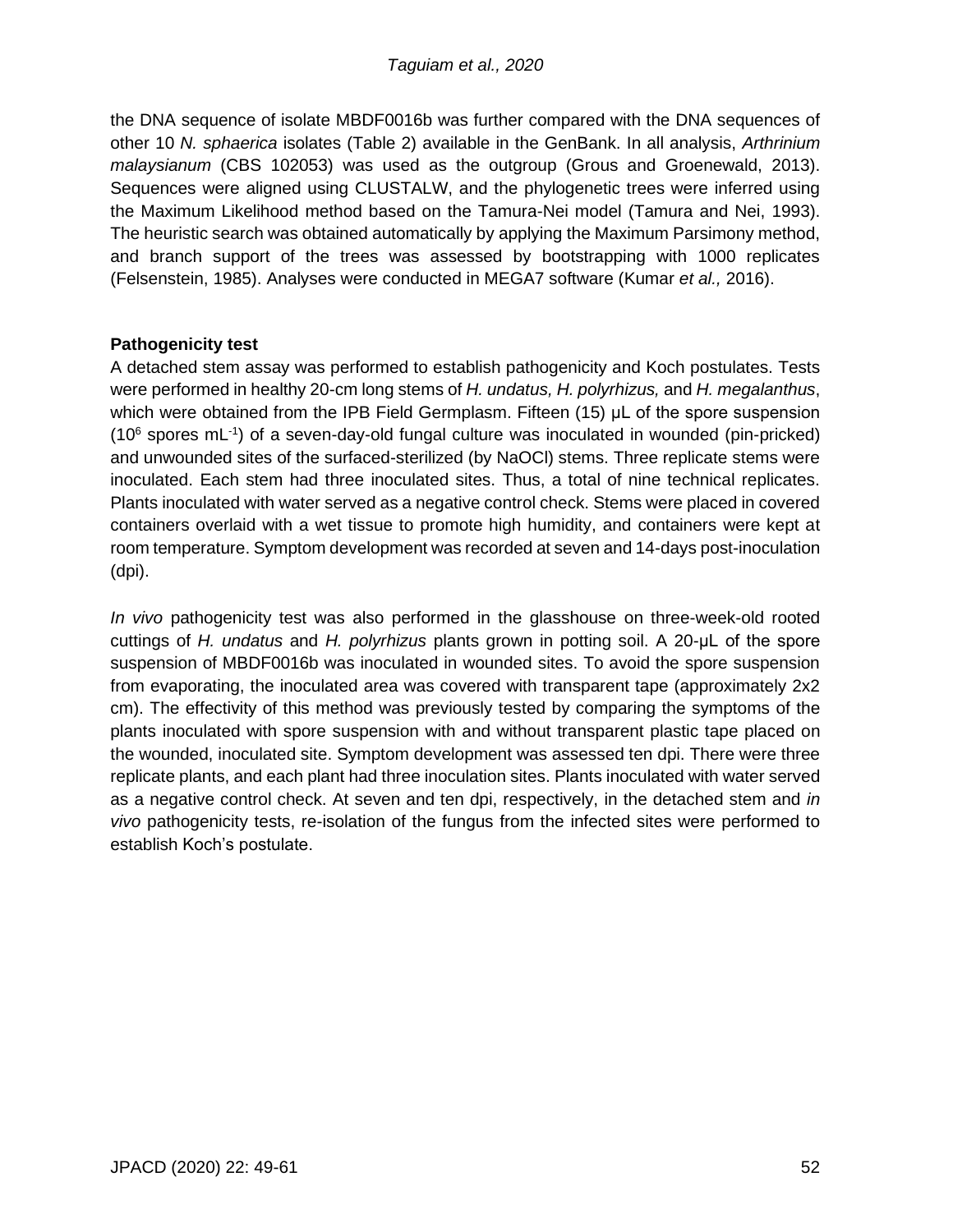| <b>Species</b>            | <b>Isolate</b>         | <b>Host</b><br>Locality         |                   | <b>ITS GenBank</b><br><b>Accession</b> | Reference                      |
|---------------------------|------------------------|---------------------------------|-------------------|----------------------------------------|--------------------------------|
| N. sphaerica              | LC2840                 | Harpullia longipetala           | China             | KX985965                               | Wang et al. (2017)             |
| N. aurantiaca             | CGMCC 3.18130*=LC 7302 | Nelumbo sp. (leaf)              | China             | KX986064                               | Wang et al. (2017)             |
| N. bambusae               | CGMCC 3.18327*=LC 7114 | Bamboo (leaf)                   | China             | KY385307                               | Wang <i>et al.</i> (2017)      |
| N. camelliae-sinensis     | LC 3287                | Camellia sinensis<br>China      |                   | KX985975                               | Wang et al. (2017)             |
| N. chinensis              | CGMCC 3.18127*=LC 4575 | Machilus breviflora             | China<br>KX986023 |                                        | Wang et al. (2017)             |
| N. gorlenkoana            | CBS 480.73*            | Vitis vinifera                  | Kazakhstan        | KX986048                               | Wang et al. (2017)             |
| N. guilinensis            | CGMCC 3.18124*=LC 3481 | Camellia sinensis               | China             | KX985983                               | Wang et al. (2017)             |
| N. hainanensis            | CGMCC 3.18129*=LC 7030 | Musa paradisiaca (leaf)         | China             | KX986091                               | Wang et al. (2017)             |
| N. lacticolonia           | CGMCC 3.18123*=LC 3324 | Camellia sinensis               | China             | KX985978                               | Wang et al. (2017)             |
| N. musae                  | CBS 319.34*            | Musa paradisiaca (fruit)        | Australia         | KX986076                               | Wang et al. (2017)             |
| N. oryzae                 | LC 6759                | Oryza sativa                    | China             | KX986054                               | Wang et al. (2017)             |
| N. osmanthi               | CGMCC 3.18126*=LC 4350 | Osmanthus sp.                   | China             | KX986010                               | Wang et al. (2017)             |
| N. pyriformis             | CGMCC 3.18122*=LC 2045 | Citrus sinensis                 | China             | KX985940                               | Wang et al. (2017)             |
| N. rubi                   | CGMCC 3.18326*=LC 2698 | Rubus sp.                       | China             | KX985948                               | Wang <i>et al.</i> (2017)      |
| N. vesicularis            | CGMCC 3.18128*=LC 7010 | Musa paradisiaca (leaf)         | China             | KX986088                               | Wang et al. (2017)             |
| N. zimmermanii            | CBS 290.62*            | Saccharum officinarum<br>(leaf) | Ecuador           | KY385309                               | Wang et al. (2017)             |
| Arthrinium<br>malaysianum | CBS 102053             | Macaranga hullettii             | Malaysia          | NR_120273.1                            | Crous and<br>Groenewald (2013) |

**Table 1.** *Nigrosopora* species and their corresponding isolates, host, and ITS gene sequences that were used in this study.

CGMCC= China General Microbiological Culture Collection, Institute of Microbiology, Chinese Academy of Sciences, Beijing, China; CBS= Culture Collection of the Westerdijk Fungal Biodiversity Institute, Utrecht, The Netherlands; IMI= Culture Collection of CABI Europe UK Centre, Egham, UK; LC= working collection of Lei Cai, housed at the Institute of Microbiology, Chinese Academy of Sciences, Beijing, China. \*= ex-type culture. ITS= internal transcribed spacers.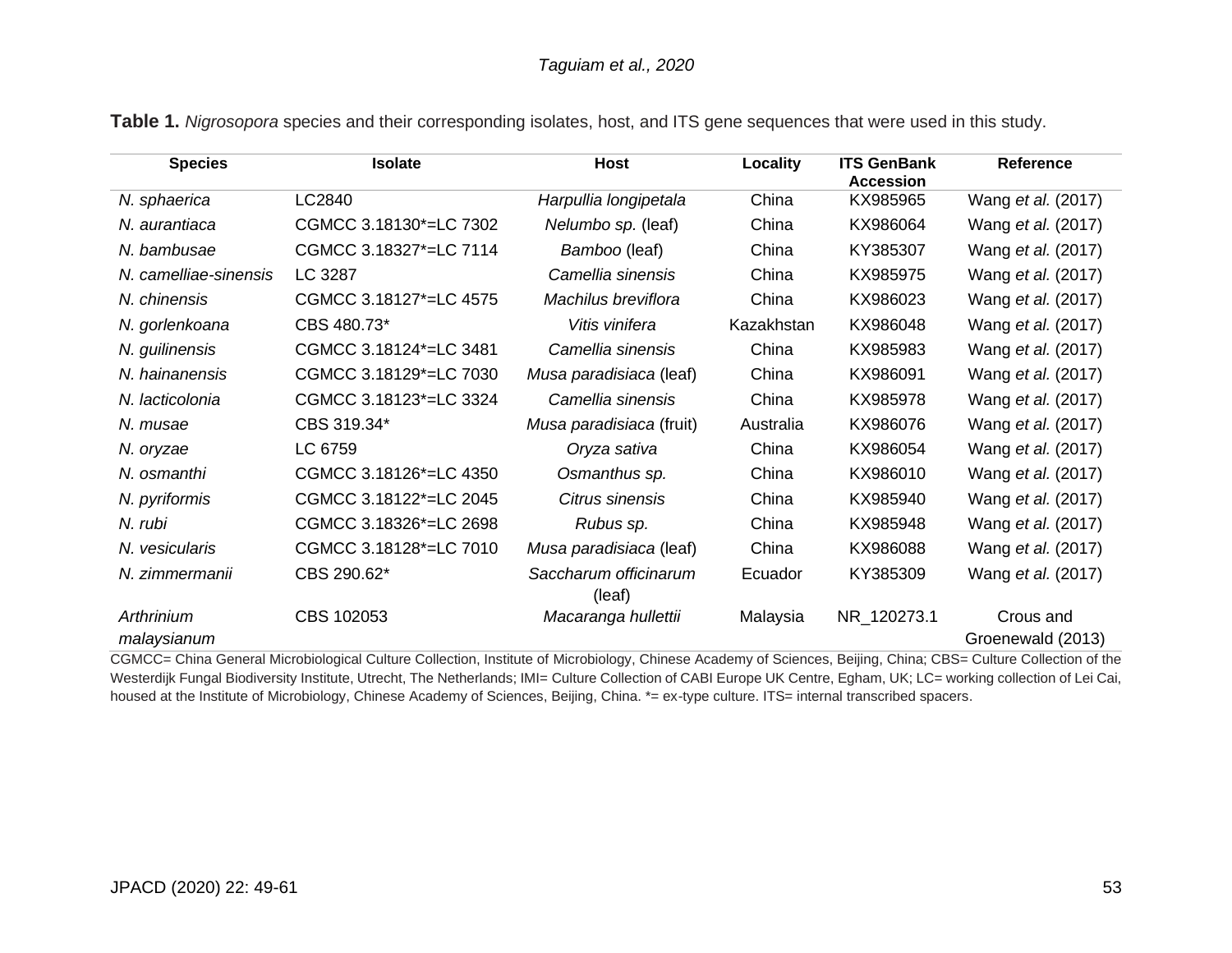| <b>Isolate</b> | <b>Host</b>           | Locality | <b>ITS GenBank</b><br><b>Accession</b> | <b>Reference</b>           | <b>Disease</b>                       |
|----------------|-----------------------|----------|----------------------------------------|----------------------------|--------------------------------------|
| LC7312         | Nelumbo sp. (leaf)    | China    | KX985935                               | Wang <i>et al.</i> (2017)  |                                      |
| LC 2705        | Rosa sp.              | China    | KX985952                               | Wang <i>et al.</i> (2017)  |                                      |
| LC3477         | Camellia sinensis     | China    | KX985982                               | Wang <i>et al.</i> (2017)  |                                      |
| LC2840         | Harpullia longipetala | China    | KX985965                               | Wang <i>et al.</i> (2017)  |                                      |
| LC 2958        | Cleyera japonica      | China    | KX985966                               | Wang <i>et al.</i> (2017)  |                                      |
| LC 4174        | Rhododendron arboreum | China    | KX985989                               | Wang <i>et al.</i> (2017)  |                                      |
| JD-TP-5        | C. sinensis           | India    | KJ767520                               | Dutta <i>et al.</i> (2015) | Nigrospora Leaf Blight               |
| $QY-6$         | C. sinensis           | China    | KP731976                               | Liu et al. (2015)          | Nigrospora Leaf Blight               |
| <b>BJ28</b>    | Hylocereus undatus    | China    | KU196741                               | Liu et al. (2016)          | Reddish-brown Spot<br><b>Disease</b> |
| PC KS4A1 C R2  | H. polyrhizus         | Malaysia | MK408581                               | Kee <i>et al.</i> (2019)   | Reddish-brown Spot<br><b>Disease</b> |

**Table 2.** *Nigrosopora sphaerica* and their corresponding isolates, host, and ITS gene sequences were used in this study.

CGMCC= China General Microbiological Culture Collection, Institute of Microbiology, Chinese Academy of Sciences, Beijing, China; CBS= Culture Collection of the Westerdijk Fungal Biodiversity Institute, Utrecht, The Netherlands; IMI= Culture Collection of CABI Europe UK Centre, Egham, UK; LC= working collection of Lei Cai, housed at the Institute of Microbiology, Chinese Academy of Sciences, Beijing, China. \*= ex-type culture. ITS= internal transcribed spacers.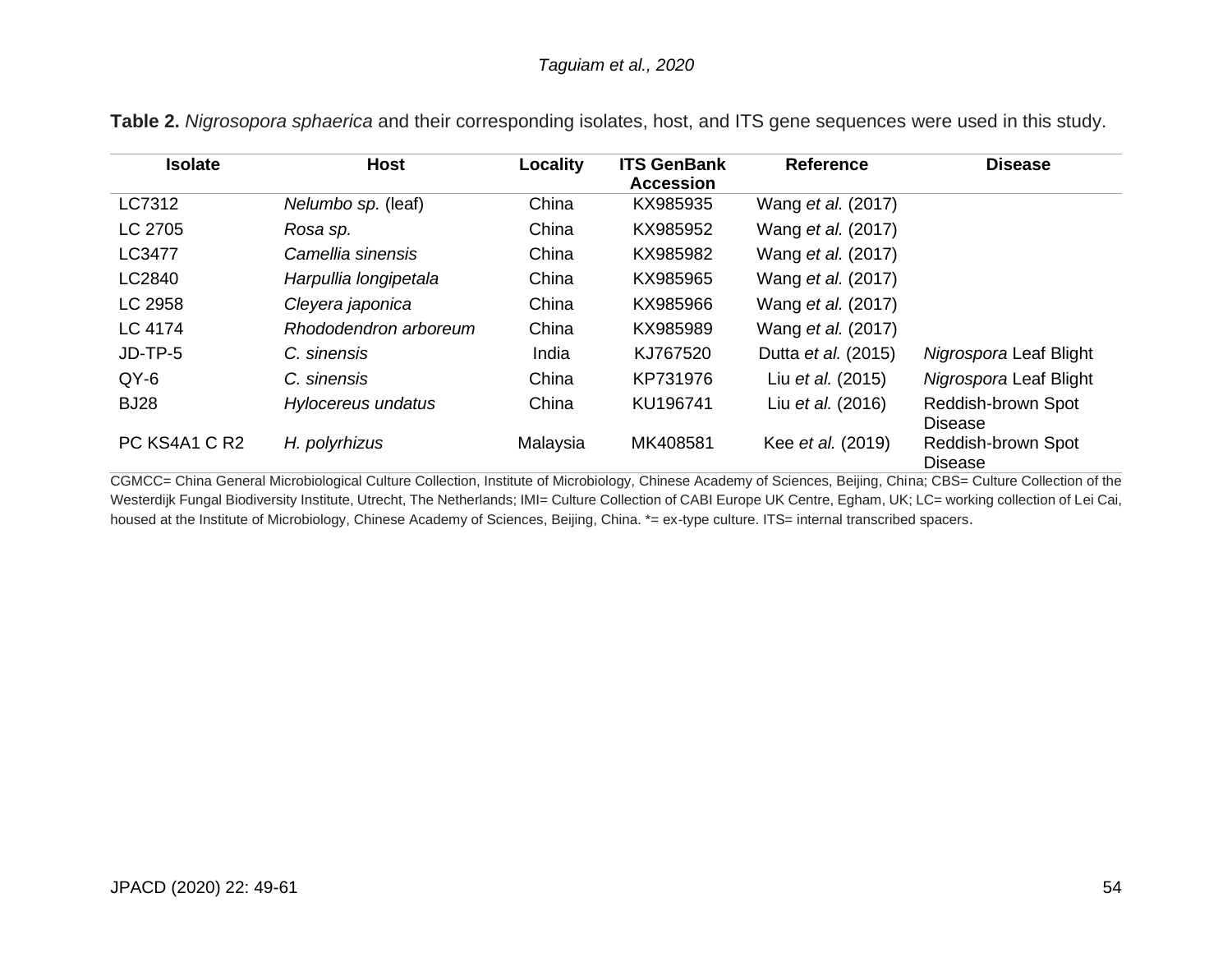#### **RESULTS**

#### **Disease incidence**

Small to large reddish-brown spots were observed in dragon fruit stems (Fig. 1a) collected from the IPB Experimental Station. Severe spots that have coalesced have also been observed. Initial symptom assessment indicates that a fungus caused the disease.

## **Morphological and cultural characteristics**

Although several fungi grew from the different tissue placed in the PDA, only one fungus morphotype was observed. A fungus with white to grayish mycelia was isolated (Fig. 1b) from all infected tissue placed in the PDA medium. The fungus was fast-growing, with mycelial growth reaching the edge of the plate on the 7th-day post-incubation. Dark and round-shaped conidia, measuring an average of 14.93 μm (30 conidia, ranging from 12.18 to 16.73 μm), were observed (Fig. 1c) from the seven-day-old culture. Culture and morphology characteristics resemble those of *Nigrospora* sp. based on previous reports.



**Figure 1.** Diseased dragon fruit stem showing reddish-brown spots (a), mycelial growth of the fungus (b), and fungus morphology showing dark conidia in PDA medium at seven days post-incubation (c). The bar at the upper left is 20 μm.

#### **Molecular characteristics and phylogeny**

A 585 base pair amplicon, of the isolate MBDF0016b isolate, was corroborated by gel electrophoresis after PCR analysis. Initial analysis of the DNA sequence using the BLASTN software showed a 100% similarity to two *N. sphaerica* accessions submitted to GenBank (MG832554 and MG832530) and 98-99% similarities to more than 20 other *N. sphaerica*  accessions. The species of the pathogen was validated as *N. sphaerica* using the DNA sequence (isolate MBDF0016b) of the partial sequence of the ITS gene, which aligned with the DNA sequences of 16 other validated *Nigrospora* species (Table 1, Wang *et al.,* 2017). Results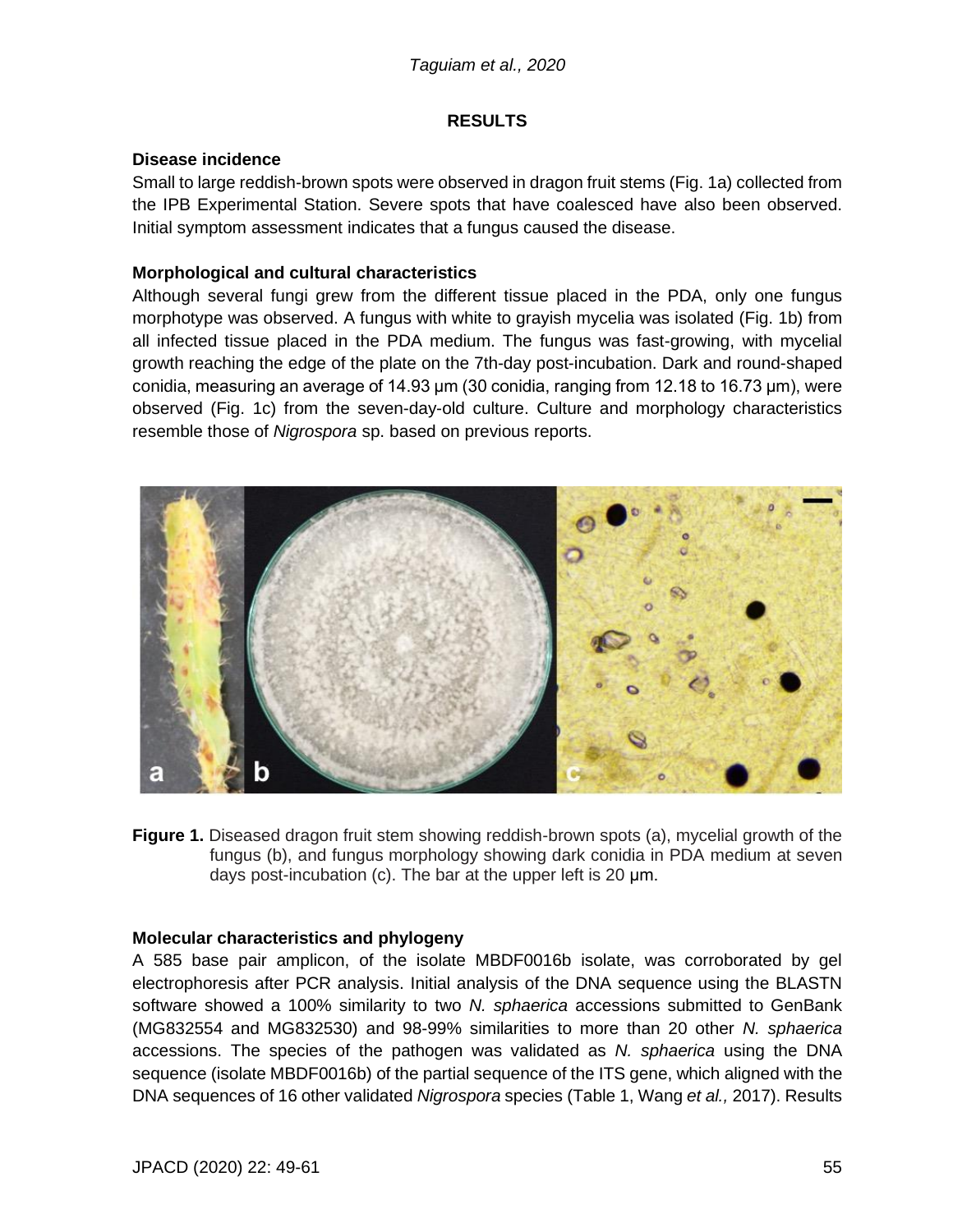showed a 99.35% similarity of the MBDF0016b sequence to *N. sphaerica* (LC2840 isolate). A phylogenetic tree was constructed (Fig. 2), further inferring isolate MBDF0016b as *N. sphaerica.*

The DNA sequence of the fungus MBDF0016b also aligned with sequences of other *N. sphaerica* isolates from dragon fruits and other host-plant species. The phylogenetic tree (Fig. 3) revealed a close relationship between the Philippine isolate MBDF0016b and the Malaysian strain PC K4A1 C R2, which was also isolated from dragon fruit. Interestingly, the MBDF0016b isolate (from this study) was more closely related to *N. sphaerica* strains isolated from other plant species than with *N. sphaerica* strain BJ28 from dragon fruit in China.

## **Pathogenicity test**

Fungal isolate MBDF0016b was pathogenic to the three dragon fruit species in the detached stem assay, and in *H. undatus* and *H. polyrhizus* stems in the glasshouse assay. Small, reddish-brown, necrotic lesions were observed in the inoculated wounded stems seven dpi (Fig. 4). No infection was observed in the control treatment. The pathogen was re-isolated from the diseased tissues, and the fungus was identical to the inoculated pathogen, thus establishing Koch's postulate.



**Figure 2.** Phylogenetic tree generated by the maximum likelihood analysis of the ITS gene sequences of *N. sphaerica* MBDF0016b (this study) and other *Nigrospora* species as described by Wang *et al.* (2017). *Arthinium malaysianum* CBS 102053 served as an outgroup.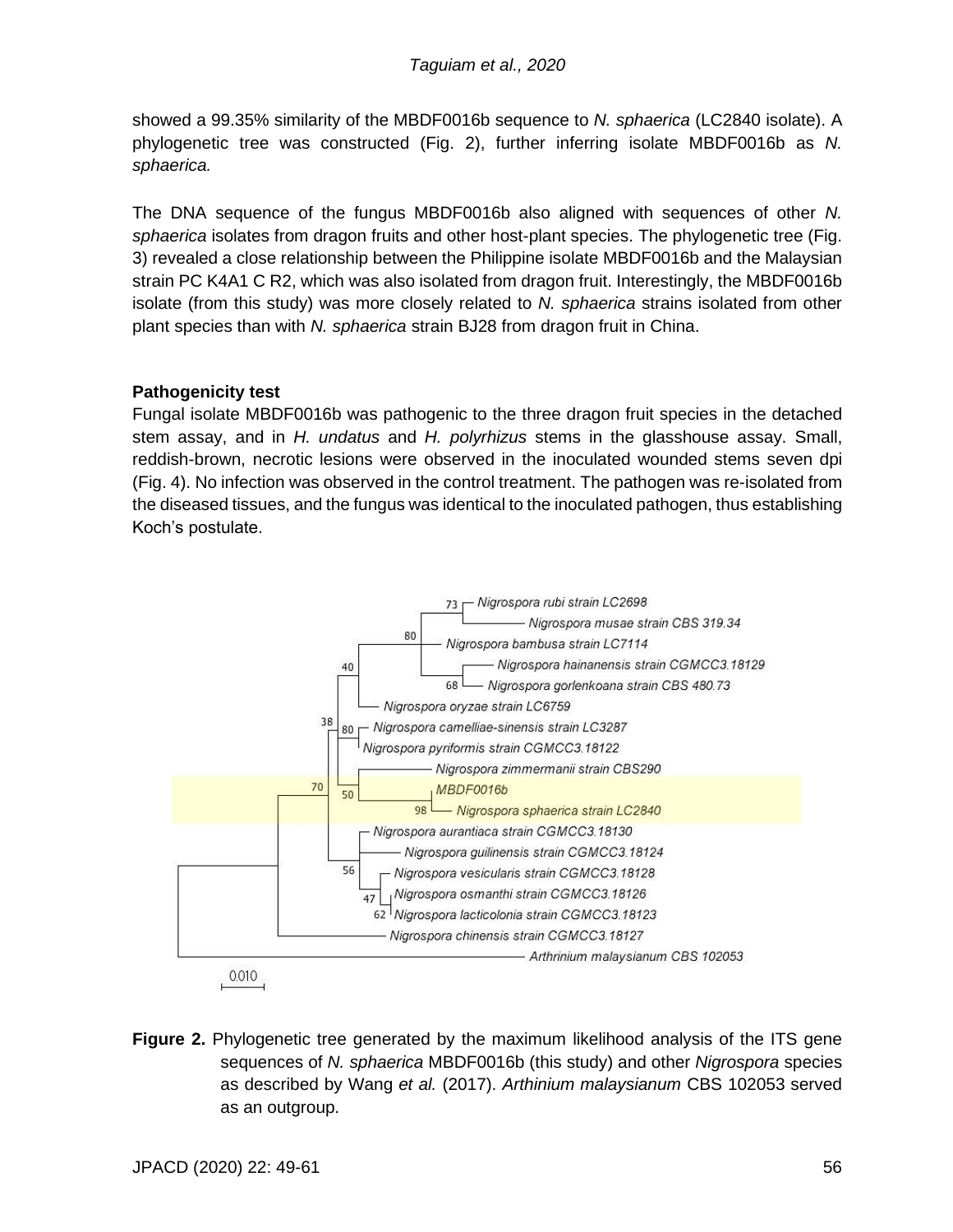

0.020

**Figure 3.** Phylogenetic tree generated by the maximum likelihood analysis of the partial sequence of the ITS gene of *N. sphaerica* MBDF0016b (this study) and other *N. sphaerica* reported in dragon fruit (PC KS4A1 C R2 and BJ28) and other host-plant species. *Arthinium malaysianum* CBS 102053 served as an outgroup.



**Figure 4.** Pathogenicity of *N. sphaerica* MBDF0016b in wounded (W) *H. megalanthus* at 7 and 14 dpi. No infection was observed in unwounded (UW) parts of the stem, and the control treatment.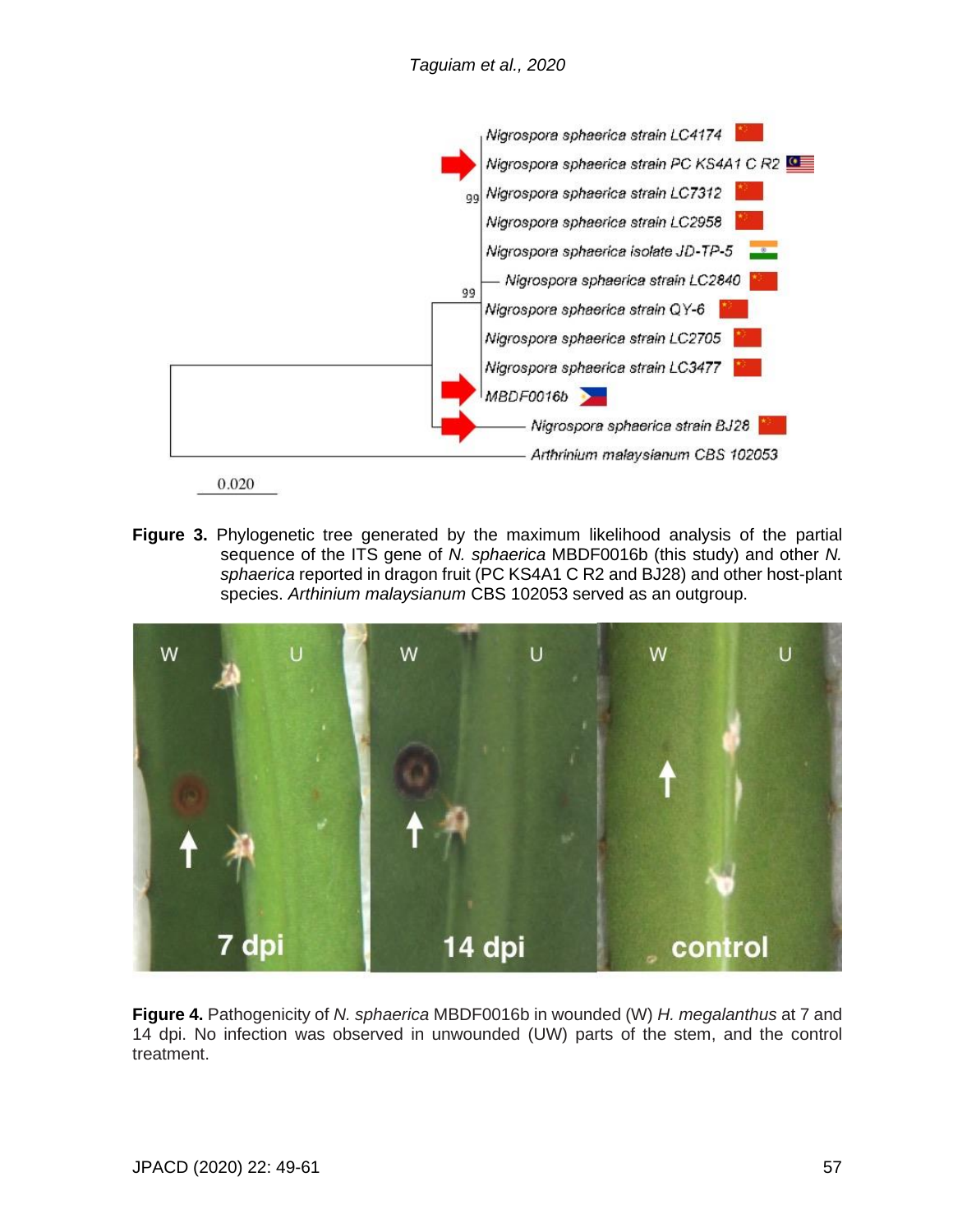#### *Taguiam et al., 2020*

#### **DISCUSSION**

Diseases are a major concern of dragon fruit growers worldwide. Diseases have significantly reduced the yield and fruit quality in commercial dragon fruit production (Balendres and Bengoa, 2019). One particular disease is the reddish-brown spot caused by *Nigrospora sphaerica* and *N. lactocolonia.* The former has been reported in China (Liu *et al.,* 2016) and Malaysia (Kee *et al.*, 2019), while the latter has only been reported in Malaysia (Kee *et al.,* 2019). The pathogens were found to cause the reddish-brown spot in *Hylocereus undatus* (Liu *et al.*, 2016) and *H. polyrhizus* (Kee *et al.*, 2019). The present study reports the occurrence of the same disease, reddish-brown spot caused by *N. sphaerica*, in dragon fruit stem in the Philippines. This is the first report of a dragon fruit disease caused by *N. sphaerica* in the Philippines. The Bureau of Plant Industry-National Plant Quarantine Services Division has been informed.

*Nigrospora sphaerica* belongs to the phylum Ascomycota and has a wide host range (Wang et al. 2017). It causes leaf blight in tea (*Camellia sinensis*) (Liu *et al.,* 2015), lotus (*Nelumbo* spp.), and *Musa paradisiaca* in China (Wang *et al.,* 2017). In dragon fruit, *N. sphaerica* causes reddish-brown spots on stems. *Nigrospora sphaerica* BJ28 was first reported as a dragon fruit pathogen in China on the red-skinned, white-fleshed species (*H. undatus*) (Liu *et al.,* 2016). The pathogen was later found infecting the red-fleshed species (*H. polyrhizus*) in Malaysia (Kee *et al.*, 2019). The present study reports the natural infection of *N. sphaerica* MBDF0016b in the yellow-skinned, white-fleshed species (*H. megalanthus*). Isolate MBDF0016b was also pathogenic to both *H. undatus* and *H. polyrhizus* in both detached stem and glasshouse assays. This is the first evidence of cross-pathogenicity of the same *N. sphaerica* species to other *Hylocereus* species performed under a similar (experimental) pathogenicity condition. The result suggests that *Hylocereus* species are likely, in general, susceptible host of *N. sphaerica,* and other *Hylocereus* species may also be susceptible*.* From breeding for disease resistance perspective, resistance genes are likely to be sourced from a wild relative of dragon fruits.

The morphology of *N. sphaerica* from Malaysia (Kee *et al.*, 2019), China (Liu *et al.,* 2016), and the Philippines (this study) were similar. However, analysis of the ITS gene region revealed that the isolate from the Philippines (MBDF0016b) is more closely related to the isolate (PC K4A1 C R2) from Malaysia with a nucleotide identity of >99% than from China. Nucleotide identity between the Philippines and China isolates was 96.56%. Kee *et al.* (2019) reported a nucleotide identity of 96.3% between Malaysia and China isolates. Further, the MBDF0016b (Philippines) and PC K4A1 C R2 (Malaysia) isolates are also closely related to *N. sphaerica* originating from other host-plant species (e.g., *C. sinensis* and *V. vinifera*) (Wang *et al.,* 2017), forming one clade, but separating isolate BJ28. Together, the analysis (of the isolates used) indicates that two genomic strains of *N. sphaerica* are currently present that causes various diseases of dragon fruit and other host-plants, with the China isolate (BJ28) being separated from the rest of the collections.

*Nigrospora oryzae* and an unknown *Nigrospora* species have been previously associated with diseases in rice and sorghum, respectively, in the Philippines (Tangonan, 1999). The latter has never been further elucidated and identified. The lack of culture impedes the re-identification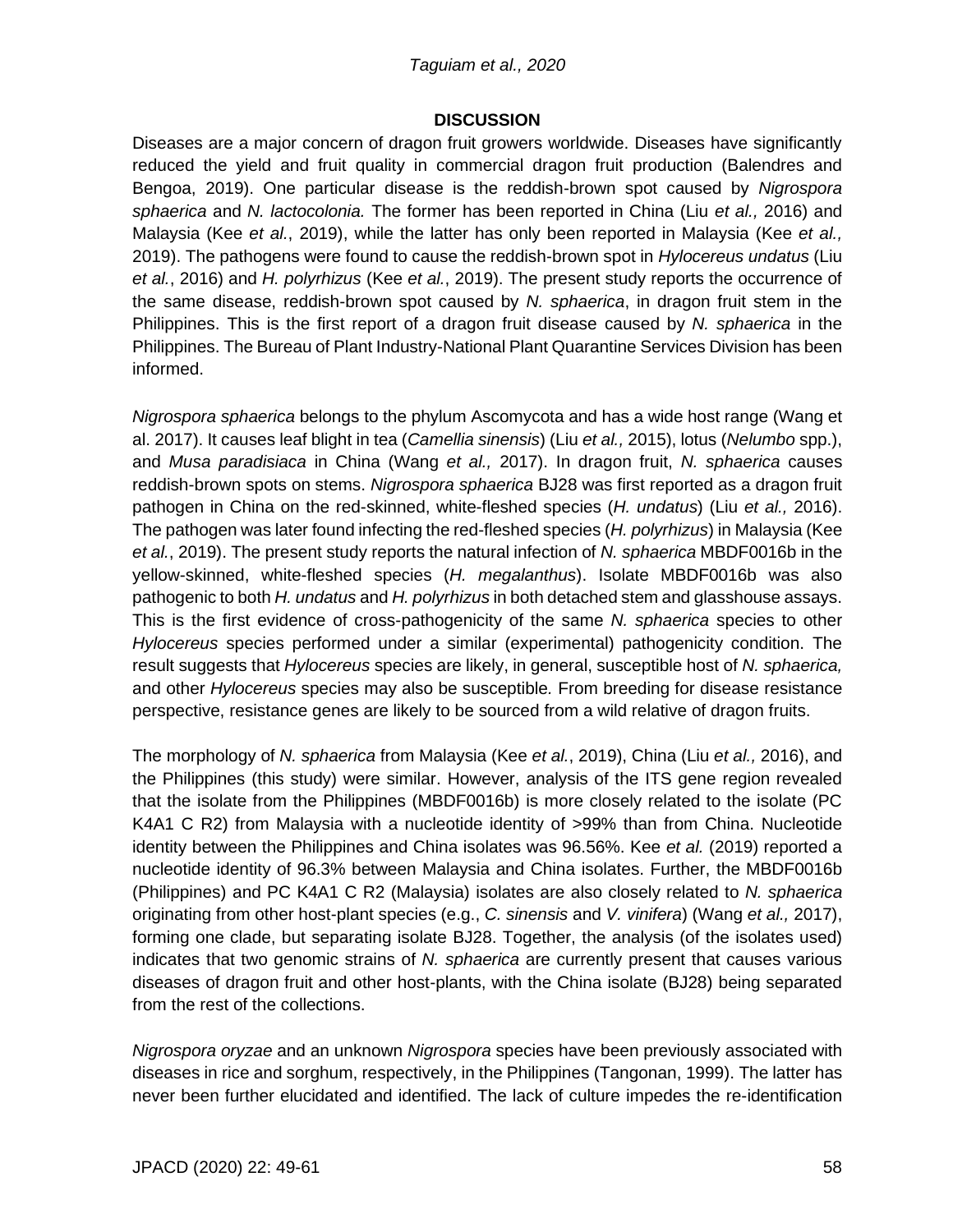of the fungi. Hence, this study reports *N. sphaerica* as the other species from the genus *Nigrospora* that is associated with a plant disease in the country. This study recommends the addition of *N. sphaerica* in the next edition of the Host Index of Plant Diseases in the Philippines. The result from the phylogenetic analysis also suggests that the common strain, from Malaysia and the Philippines, may have a broader host range. Hence, *N. sphaerica* MBDF0016b may cross infect with other plant species. Studies underpinning the cross-infectivity of *N. sphaerica*  MBDF0016b to other plant species, including weeds, could provide additional knowledge on the epidemiology and control of this pathogen.

## **CONCLUSION**

The fungal pathogen, *Nigrospora sphaerica,* cause a reddish-brown spot of *H. megalanthus* stem in the Philippines. The fungus was isolated from diseased-stem tissue, and the fungus appears as white to grayish culture, in PDA medium, and has a dark and round-shaped conidium. The *N. sphaerica* from the Philippines was closely related to *N. sphaerica* isolates of dragon fruits from Malaysia and China based on the DNA sequence of the partial sequence of the ITS gene. The Philippine isolate was highly similar (>99%) to the Malaysian isolate than with China. The *N. sphaerica* isolate was pathogenic to the three cultivated *Hylocereus* species (*H. undatus, H. polyrhizus,* and *H. megalanthus*).

## **ACKNOWLEDGMENTS**

We thank Fe Dela Cueva, Rizalina Tiongco, Ryan Tiongco, Vangeline Linga, and Anthony Vicencio for the technical assistance.

#### **FUNDING**

This study was supported by the Department of Agriculture-Bureau of Agricultural Research. The Institute of Plant Breeding, College of Agriculture and Food Science, University of the Philippines Los Baños has provided in-kind support.

# **CONFLICT OF INTEREST**

The authors declare that they have no conflict of interests.

#### **ETHICAL APPROVAL**

This article does not contain any studies with human participants or animals performed by any of the authors.

#### **REFERENCES**

- Balendres, M.A.; Bengoa, J.C. 2019. Diseases of dragon fruit (*Hylocereus* species): etiology and current management options. *Crop Protection* 126, 104920. https://doi.org/10.1016/j.cropro.2019.104920.
- Chuang, M.F.; Ni, H.F.; Yang, H.R.; Shu, S.L.; Lai, S.Y.; Jiang, Y.L. 2012. First report of stem canker disease of pitaya (*Hylocereus undatus* and *H. polyrhizus*) caused by *Neoscytalidium dimidiatum* in Taiwan. *Plant Disease, 96*, 906-907. https://doi.org/10.1094/PDIS-08-11-0689-PDN https://doi.org/10.1094/PDIS-08-11- 0689-PDN.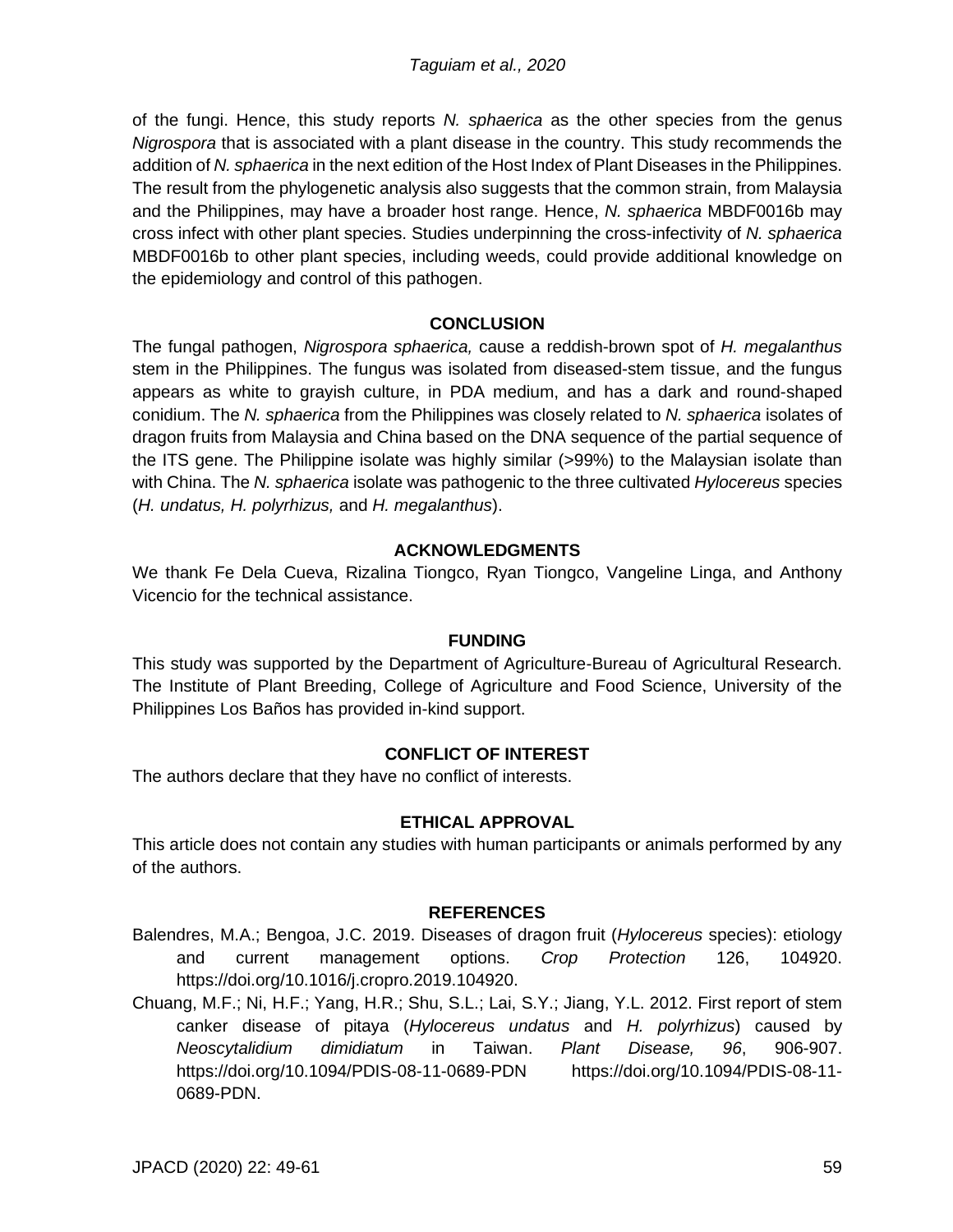- Cullings, K.W., 1992. Design and testing of a plant-specific PCR primer for ecological and evolutionary studies. *Molecular Ecology, 1*, 233-240. https://doi.org/10.1111/j.1365- 294X.1992.tb00182.x.
- Crous, P.W.; Groenewald, J.Z. 2013. A phylogenetic re-evaluation of *Arthrinium*. *IMA Fungus, 4*, 133–154. https://doi.org/10.5598/imafungus.2013.04.01.13.
- Doyle, J.J.; Doyle JL. 1987. A rapid DNA isolation procedure for small quantities of fresh leaf tissue. *Phytochemistry Bulletin, 19,* 11-15.
- Eusebio, J.E.; Alaban, M.C. 2018. Current status of dragon fruit and its prospects in the Philippines. Country report, Dragon Fruit Regional Network Initiation Workshop, April 23- 24, 2018, Taipei, Taiwan.
- Felsenstein, J. 1985. Confidence limits on phylogenies: an approach using the bootstrap. *Evolution, 39*, 783-791.

Guo, L.W.; Wu, Y.X.; Ho, H.H.; Su, Y.Y.; Mao, Z.C.; He, P.F.; He, Y.Q. 2014. First report of dragon fruit (*Hylocereus undatus*) anthracnose caused by *Colletotrichum truncatum* in China. *Journal of Phytopathology, 162*, 272-275. https://doi.org/10.1111/jph.12183.

- Henry, B.S. 1996. Natural food colours. In: Hendry, G.A.F., Houghton, J.D. (Eds.), Natural Food Colorants. Blackie Chapman & Hall, London, pp. 40-79.
- Le Bellec, F.; Vaillant, F.; Imbert Eric, E. 2006. Pitahaya (*Hylocereus* spp.): a New Fruit Crop, a Market with a Future. https://doi.org/10.1051/fruits:2006021.61.10.1051/f ruits:2006021.
- Liu Y. J.; Tang Q.; Fang, L. 2015. First report of *Nigrospora sphaerica* causing leaf blight on *Camellia sinensis* in China. *Plant Disease*, *100*, 221. https://doi.org/10.1094/PDIS-04-15- 0493-PDN.
- Liu, F., Wu, J. B., Zhan, R. L., & Ou, X. C. (2016). First report of reddish-brown spot disease on pitaya caused by *Nigrospora sphaerica* in China. *Plant Disease*, *100*(8), 1792. https://doi.org/10.1094/PDIS-01-16-0063-PDN.
- Kee, Y. J.; Hafifi, A.B.M.; Huda-Shakirah, A.R.; Wong, K.L.; Jin, X.L., Siti Nordahliawate, M.S.; Zakaria, L.; Mohd, M.H. 2019. First report of reddish brown spot disease of red-fleshed dragon fruit (*Hylocereus polyrhizus*) caused by *Nigrospora lacticolonia* and *Nigrospora sphaerica* in Malaysia. *Crop Protection, 122,* 165-170. https://doi.org/10.1016/j.cropro.2019.05.006.
- Kumar, S.; Stecher, G.; Tamura, K. 2016. MEGA7: molecular evolutionary genetics analysis version 7.0 for bigger datasets. *Molecular Biology and Evolution, 33,* 1870-1874. https://doi.org/10.1093/molbev/msw054.
- Masyahit, M.; Sijam, K.; Awang, Y.; Ghazali, M. 2013. The occurrence of anthracnose disease caused by *Colletotrichum gloeosporioides* on dragon fruit (*Hylocereus* spp.) in Peninsular Malaysia, In: Palupi, E.R., Krisantini, Warrington, I.J. (Eds.), IV International Symposium on Tropical and Subtropical Fruits. *Int Soc Horticultural Science*, Leuven 1, pp. 187-195.
- Meetum, P.; Leksomboon, C.; Kanjanamaneesathian, M. 2015. First report of *Colletotrichum aenimigma* and *C. siamense*, the causal agents of anthracnose disease of dragon fruit in Thailand. *Journal of Plant Pathology, 97,* 402-402.
- Mizrahi, Y.; Nerd, A. 1999. Climbing and columnar cacti: new arid land fruit crops. In: Janick, J. (Ed.), Perspective on New Crops and New Uses. ASHS Press, Alexandria, USA, pp 358-366.